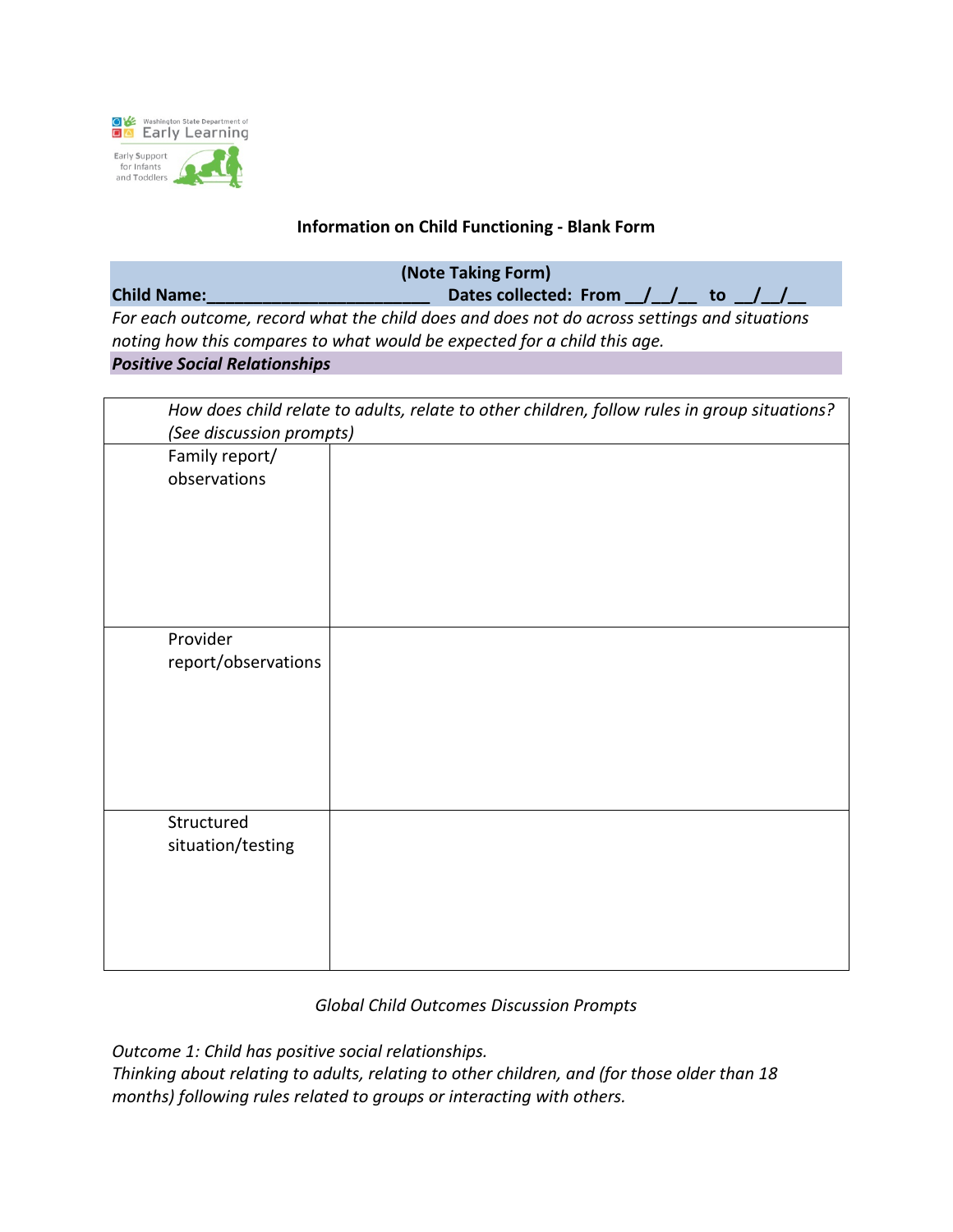- *How does the child relate to his/her parent(s)?*
- *How does the child relate to other relatives or extended family and close family friends (e.g., grandparents, aunts, extended kin, etc.)? Do these interactions with people differ depending on the setting the child is in with these people?*
- *How does the child interact with familiar caregivers (e.g., child care providers, babysitters)?*
- *How does the child relate to strangers? At first? After a while? In different settings and using different approaches?*
- *How does the child interact with/respond to people in community settings (e.g., park, library, church, grocery store, with neighbors on walks, at the bus stop, in restaurants, at playgroups or outings, etc.)?*
- *How does the child interact with/react to peers (e.g., at child care, in the park, in the neighborhood, in brief interactions in stores or at restaurants)?*
- *How does the child relate to his/her siblings, cousins, or kids he/she sees frequently? What is the child's eye contact with others like? Does it differ across situations or with different people?*
- *How does the child display his/her emotions?*
- *How does the child read and react to the emotions and expressions of others?*
- *How does the child respond to touch from others?*
- *How does the child maintain interactions with people?*
- *In what situations and ways does the child express delight or display affection?*
- *In the child's interactions, are there behaviors that may interfere with relationships or seem inappropriate in interactions expected for the child's age (e.g., screaming, biting, tantrums)? How often does this occur? In what situations? In what situations does it not occur?*
- *Does the child display awareness of routines? How?*
- *How does the child respond to transitions in routines or activities? Are the child's actions different for familiar transitions versus new transitions, or different across settings or with different people?*
- *How and in what situations are interactions with others initiated?*
- *How does the child engage in mutual activity (e.g., joint attention, communicate to convey desire to engage, initiate interaction or play, follow rules for mutual games)?*
- *Does the child seek out others after an accomplishment? How?*
- *Does the child seek out others after frustration or when angry? How?*
- *Does the child participate in games (e.g., social, cooperative, rule-based, with turntaking)? What do the child's interactions look like in these situations?*
- *Does the child display an awareness of rules and expectations? How? Does the child behave differently in different contexts (e.g., quieter in church, more active outside)?*
- *Does the child attempt to resolve his/her conflicts? How? What do these actions look like with peers, parents, etc.?*
- *How does the child respond when others are not attending to him/her?*
- *How does the child respond when someone arrives? Someone new? Someone familiar? How does the child respond when someone leaves?*

*The next step for the team to consider in the summary of functional performance process: How would you expect other children this age to act in these situations?*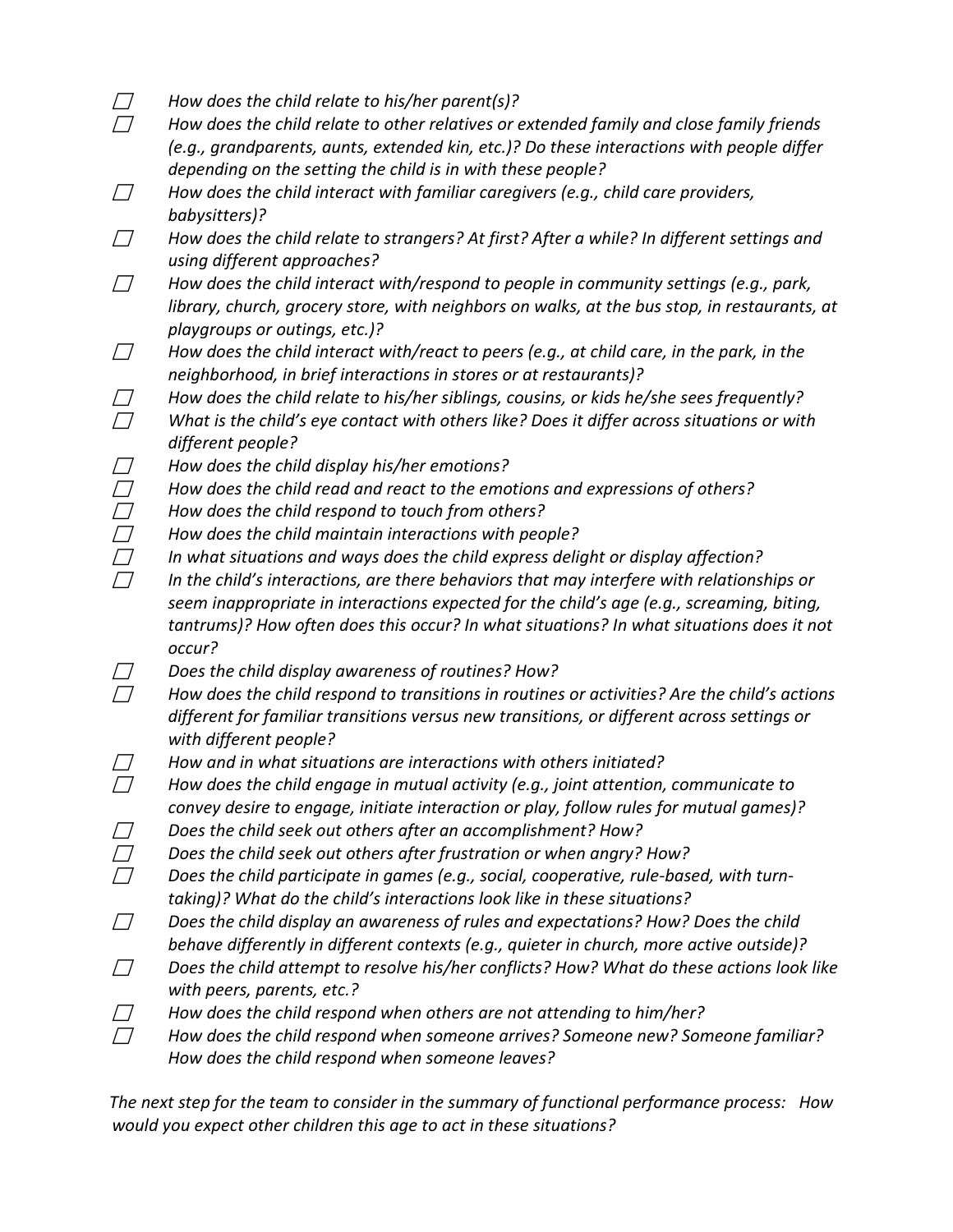| <b>Acquiring and Using Knowledge and Skills</b>                                     |  |  |
|-------------------------------------------------------------------------------------|--|--|
| How does the child learn and apply new knowledge? How does the child think, reason, |  |  |
| remember, and problem solve? (Including understanding symbols and physical/social   |  |  |
| worlds; See discussion prompts)                                                     |  |  |
| Family report/                                                                      |  |  |
| observations                                                                        |  |  |
|                                                                                     |  |  |
|                                                                                     |  |  |
|                                                                                     |  |  |
|                                                                                     |  |  |
|                                                                                     |  |  |
|                                                                                     |  |  |
|                                                                                     |  |  |
|                                                                                     |  |  |
|                                                                                     |  |  |
| Provider                                                                            |  |  |
| report/observations                                                                 |  |  |
|                                                                                     |  |  |
|                                                                                     |  |  |
|                                                                                     |  |  |
|                                                                                     |  |  |
|                                                                                     |  |  |
|                                                                                     |  |  |
|                                                                                     |  |  |
|                                                                                     |  |  |
| Structured                                                                          |  |  |
|                                                                                     |  |  |
| situation/testing                                                                   |  |  |
|                                                                                     |  |  |
|                                                                                     |  |  |
|                                                                                     |  |  |
|                                                                                     |  |  |
|                                                                                     |  |  |
|                                                                                     |  |  |
|                                                                                     |  |  |
|                                                                                     |  |  |

# *Global Child Discussion Prompts*

*Outcome 2: Child acquires and uses knowledge and skills. Thinking, reasoning, remembering, and problem solving; understanding symbols; and understanding the physical and social worlds.*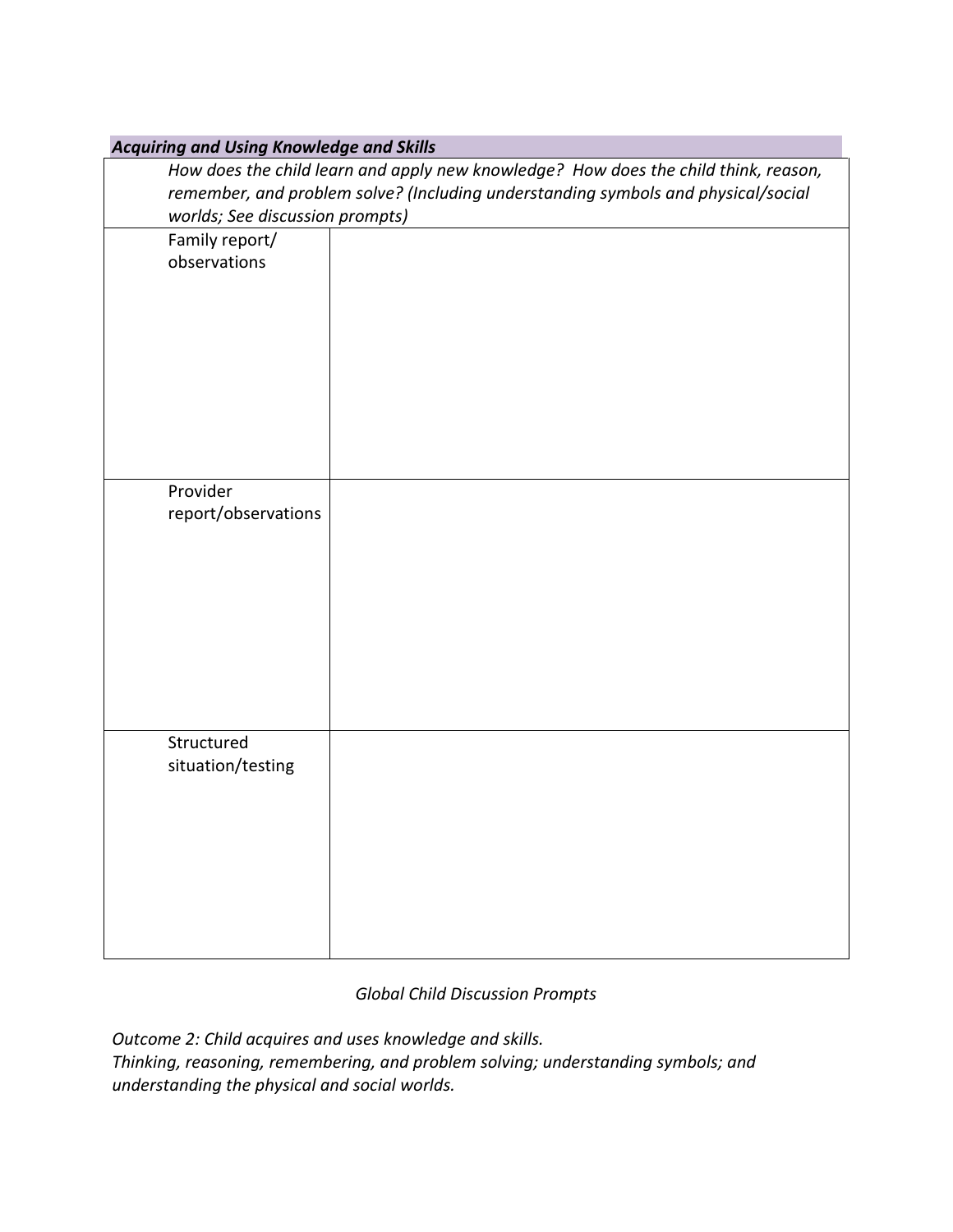- *How does the child use the words and skills she/he has in everyday settings (e.g., at home, at the park, at child care, at the store, with other kids, at child care, in restaurants, with different people)?*
- *Tell me about a time when he/she tried to solve a problem (e.g., overcome an obstacle/problem interfering with something important to him/her). What did he/she do?*
- *What concepts does the child understand? Does the child incorporate these into strategies that he/she uses to accomplish something meaningful? How?*
- *How does the child understand and respond to directions and requests from others?*
- *How does the child imitate others' actions (e.g., peers, adults) across settings to learn or try new things?*
- *How does the child display understanding of differences in roles, characteristics, and expectations across people and situations (with increasing age role understanding may change from immediate household roles and differences to more external community helper roles)?*
- *Can the child use his/her understanding to communicate problems or attempt the solutions that others suggest (e.g., try new strategies that they haven't thought of based on gestures or suggestions using words they know)?*
- *Can the child answer questions of interest in meaningful ways?*
- *Does the child use something learned at one time at a later time or in another situation?*
- *Does the child display an awareness of the distinctions between things (e.g., object characteristics, size differences, differences in object functions)?*
- *What does the child do if an action or a strategy attempted isn't successful? (e.g., how does he/she try to modify approach, show persistence, etc.?)*
- *How does the child demonstrate her/his understanding of symbols into concepts, communication, and play?*
- *How does the child interact with books, pictures, and print?*
- *How does the child's play suggest understanding of familiar scripts for how things work, what things are related, what comes next, and memory of previous actions in that situation?*
- *Does the child's play show attempts to modify strategies/approaches and to try new things? How?*
- *Are there kinds of knowledge and skills that are not similar to same age peers and/or that might interfere with acquiring and using knowledge and skills?*
- *Talk about the child's functioning with regard to turn-taking, showing, and sharing? With adults? With other children?*

*The next step for the team to consider in the summary of functional performance process: How would you expect other children this age to act in these situations?*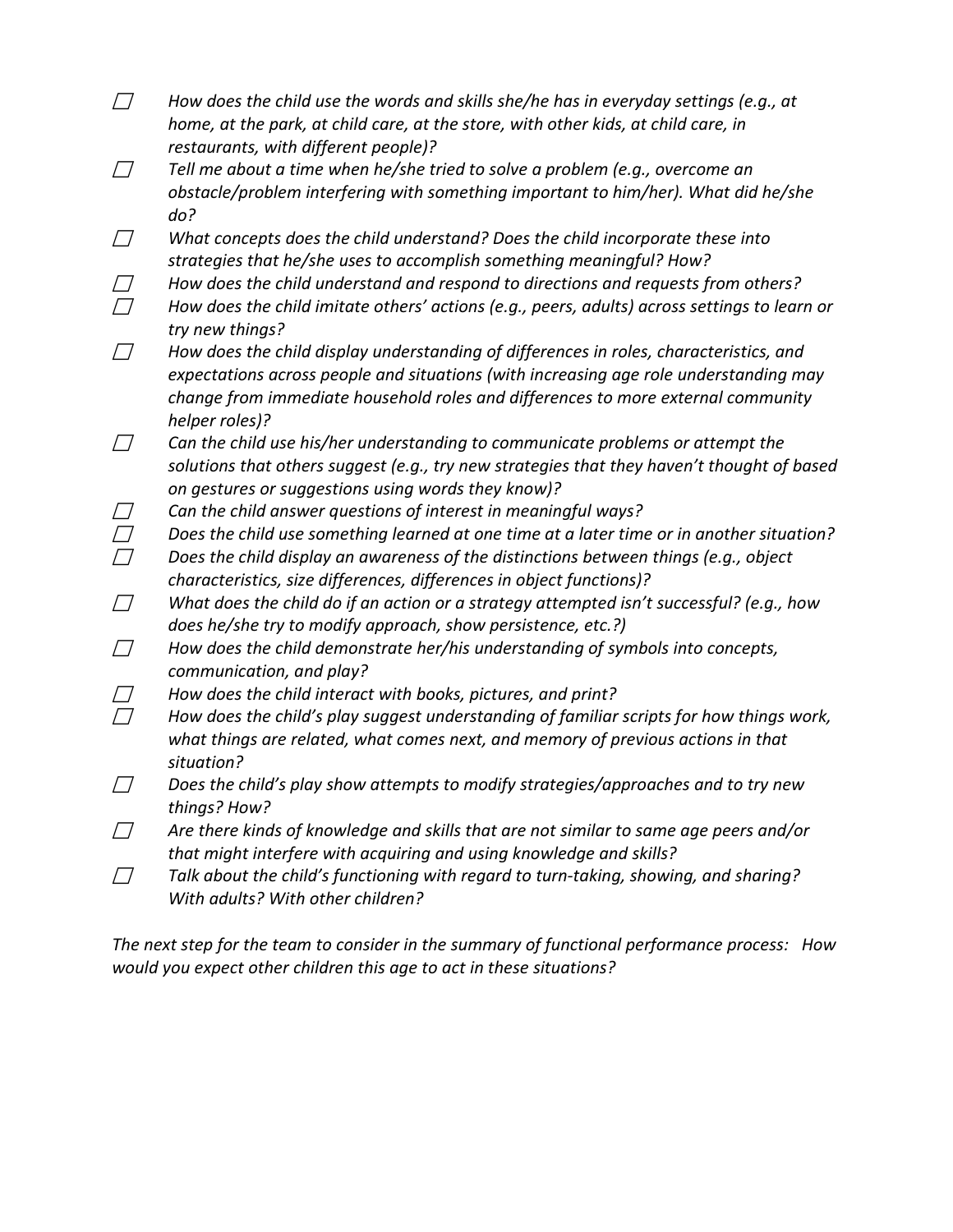### *Taking Appropriate Action to Meet Needs*

| How does the child take care of his or her needs such as eating, dressing, using tools, and<br>getting from place to place? For children over 2, how does the child contribute to his/her<br>own health and safety? (See discussion prompts) |  |
|----------------------------------------------------------------------------------------------------------------------------------------------------------------------------------------------------------------------------------------------|--|
| Family report/<br>observations                                                                                                                                                                                                               |  |
| Provider<br>report/observations                                                                                                                                                                                                              |  |
| Structured<br>situation/testing                                                                                                                                                                                                              |  |

#### *Global Child Discussion Prompts*

# *Outcome 3: Child takes appropriate action to meet his/her needs.*

*Taking care of basic needs; getting from place to place and using tools; and (if older than 24 months) contributing to own health and safety.*